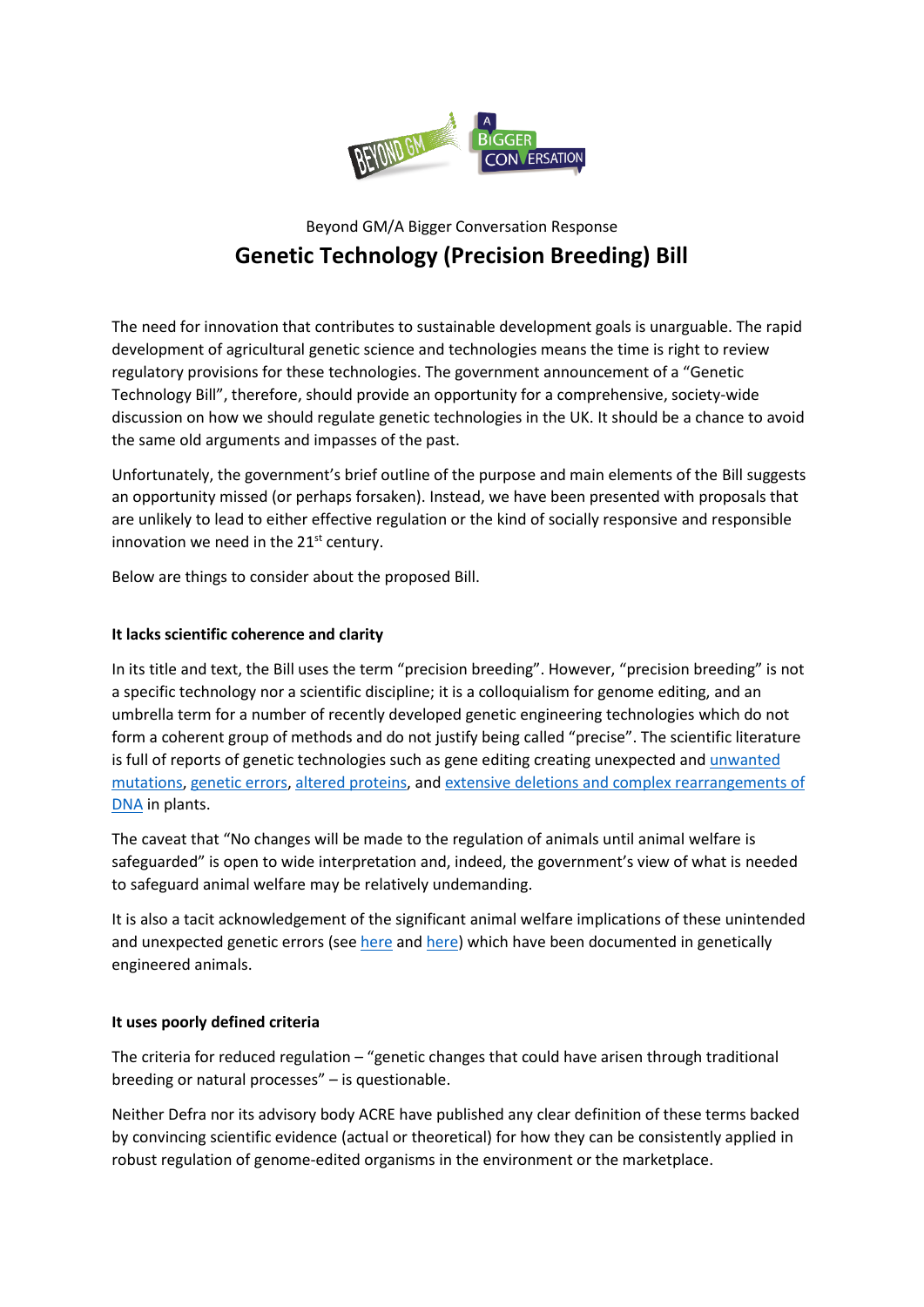In response to last year's public consultation, several learned organisations such as the FSA's Advisory Committee on Novel Foods and Processes, the Royal Society, the Microbiology Society, the Royal Society of Biology, the Institute of Food Science & Technology, Fera Science, Wildlife and Countryside Link and the Organic Research Centre challenged the government's creation of a hypothetical class of GMOs that "could have occurred naturally" or could have been created using traditional breeding.

Their view was that this is a fundamentally flawed and unscientific basis for regulation. The Defra report on the consultation and the new Bill ignore these concerns (see *[Filling in the Blanks](https://abiggerconversation.org/wp-content/uploads/2022/01/Filling-in-the-Blanks_Defra-Consultation_ABC_Jan2022.pdf) – What [Defra Didn't Say](https://abiggerconversation.org/wp-content/uploads/2022/01/Filling-in-the-Blanks_Defra-Consultation_ABC_Jan2022.pdf)*, A Bigger Conversation, 2022).

The implications of this are far-reaching:

- As there is no agreed international consensus on the scientific definition of the terms used in the proposed Bill, any regulation based on them will not be aligned with those of the UK's trading partners.
- In addition, as it applies to England only, it will lead to confused and dysfunctional regulations and confused markets within the UK for both domestically grown crops and imported food and feed.

## **A "science-based authorisation process" – means what?**

Often this phrase is used as proxy language for trait or end-product assessment which is demonstrably inadequate in assessing complex genetic changes and for revealing unintended errors (see above). It is also shorthand for assessments made under controlled conditions, bound by confidentiality rules and undertaken by a narrow group of specialists, often with vested interests.

A recent investigation, for example, found that 100% of the scientists at ACRE – which has produced the current guidance on GMOs that "could have occurred naturally" – have [conflicts of interest](https://www.gmwatch.org/en/106-news/latest-news/19999-100-of-uk-government-s-gmo-advisory-body-have-potential-or-actual-conflicts-of-interest) and none have any expertise in environmental toxicology.

This kind of process is a major factor in continuing public mistrust over genetic technologies.

The notion of "science-based" regulation has become popular in government and amongst those with a narrow technological focus and vested interests. This is at odds with the socio-economic and values-based considerations which are integral to the Sustainable Development Goals to which the UK is signed up.

The impact of genetic technologies in agriculture cuts across multiple areas of concern. Therefore, robust and meaningful regulation must be based not just on evidence from laboratory science but also from the social sciences, environmental science, ecology, ethics, consumer preference and the concerns of farmers and food businesses.

#### **The regulatory proposals ignore public views**

Last year the government asked the public if it supported the planned changes in regulation of genetic technologies. The overwhelming majority said no; 85% expressed the view that the genetic technologies used in farming should continue to be regulated in the same way as other GMOs.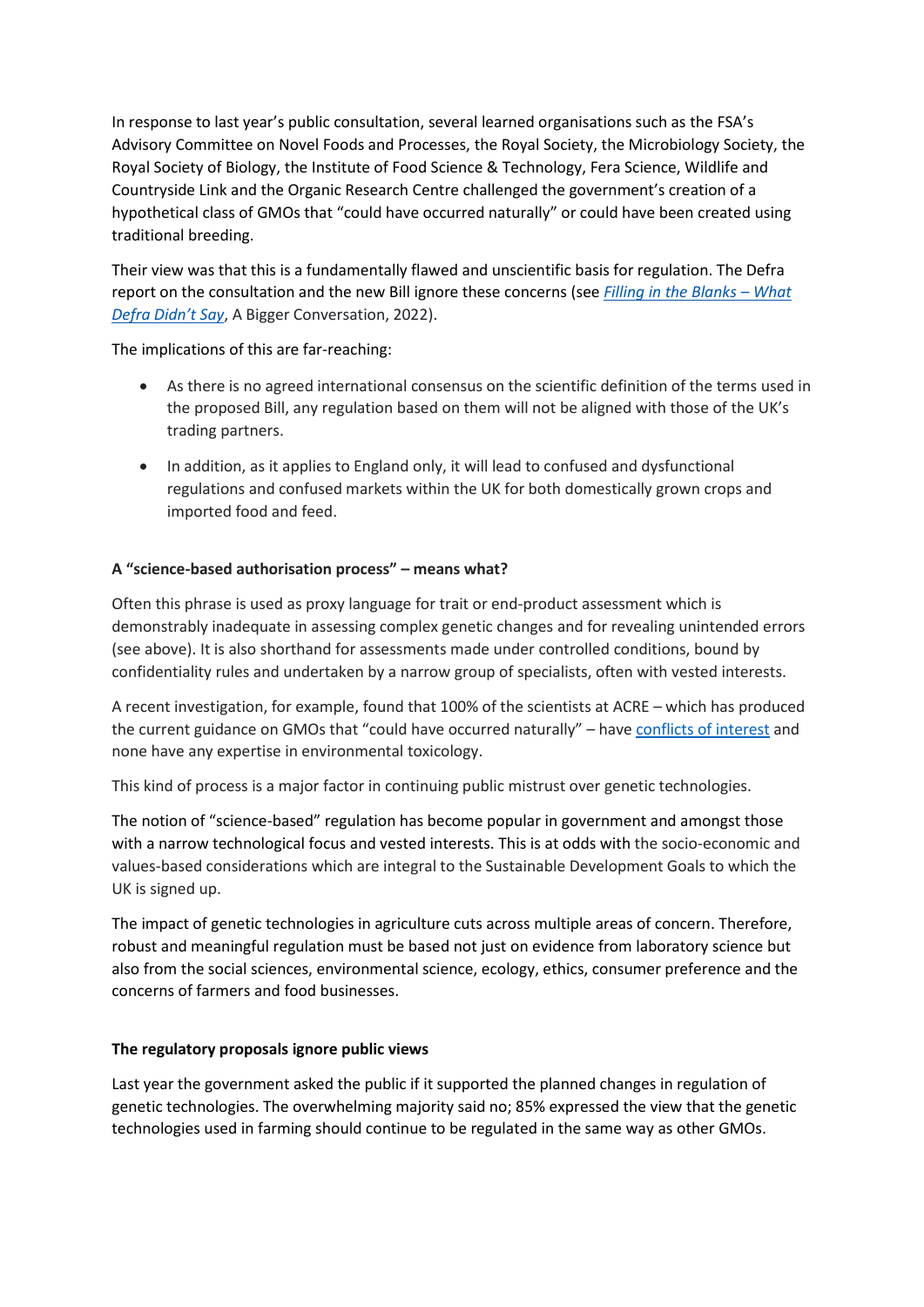This result was not unexpected. Recent public polls by the [Economic and Social Research Council and](https://whatukthinks.org/eu/wp-content/uploads/2020/12/WUKT-EU_Initial-Deliberation-Findings-Paper_v5.pdf)  [UK Research and Innovation,](https://whatukthinks.org/eu/wp-content/uploads/2020/12/WUKT-EU_Initial-Deliberation-Findings-Paper_v5.pdf) the Lloyd'[s Register,](https://wrp.lrfoundation.org.uk/LRF_WorldRiskReport_Book.pdf) the [National Centre for Social](https://natcen.ac.uk/news-media/press-releases/2020/october/after-four-years-of-brexit,-british-social-attitudes-reveals-voters%E2%80%99-hopes-and-fears-for-life-outside-the-eu/) Research, [Food](https://www.foodstandards.gov.scot/publications-and-research/publications/survey-of-food-concerns-in-relation-to-brexit-wave-1)  [Standards Scotland](https://www.foodstandards.gov.scot/publications-and-research/publications/survey-of-food-concerns-in-relation-to-brexit-wave-1) and the [Pew Research Center](https://www.pewresearch.org/science/2020/09/29/science-and-scientists-held-in-high-esteem-across-global-publics/) have all shown little public appetite for genetically engineered crops and foods.

A recent survey by th[e Food Standards Agency](https://www.food.gov.uk/sites/default/files/media/document/consumer-perceptions-of-genome-edited-food.pdf) found that *"consumers wanted thorough regulation and transparent labelling if GE foods reach the UK market"*.

The [Nuffield Council on Bioethics](https://www.nuffieldbioethics.org/publications/genome-editing-and-farmed-animals/public-dialogue-on-genome-editing-and-farmed-animals%20August%202021) public dialogue on genome-edited animals found, amongst other things, that participants had a strong interest and desire to influence the way in which the food they consume is grown and reared and that they expressed significant concerns over the commercial drivers of genome editing in farmed animals, as well as the ability of governance and regulatory systems to control the technology in a way that meets public aspirations for the UK's future food system.

The government's intention to establish "a new science-based authorisation process for food and feed products developed using precision bred organisms" explicitly precludes any and all options for meaningful citizen input and engagement.

Nevertheless, citizens are major stakeholders in the food and farming discussion and their input on matters of how taxpayer money is spent, the needs for and appropriateness of specific genetically engineered crops and animals and on the roll out into the food chain and environment – including the necessity of labelling – is crucial.

A failure to address these issues will result in a [lack of trust](https://www.nature.com/articles/d41586-021-00672-1) and the collapse of both citizen and market "buy-in" to any new regulatory regime.

#### **The proposal for a public register is welcome but…**

…only if it is accessible, comprehensive and transparent enough in scope and detail to facilitate effective audit and provenance trails through the supply chain and, where necessary, post-release food safety and environmental monitoring. Since it is the stated intention of this government to eventually deregulate all forms of agricultural genetic engineering, the public register should be forward looking and include all GMOs currently being used to breed plants in the UK and not just those which are genome-edited. All of this is necessary to ensure citizen and stakeholder trust and confidence in the regulatory process.

#### **What Beyond GM/A Bigger Conversation is calling for**

Innovation in agriculture, including genetic engineering, may have a role in responding to challenges such as feeding a growing world population, adapting to climate change and protecting natural resources. But based on what the government has put forward, it is difficult to see how these poorly conceived proposals for regulatory reform will lead to either effective regulation or the kind of food, farmer, citizen and environment focused, socially-responsible innovation that we so desperately need.

Regulation and innovation need not be at odds. We believe that all products of agricultural genetic engineering (including newer genome editing techniques) should be regulated and that a robust regulatory framework should: